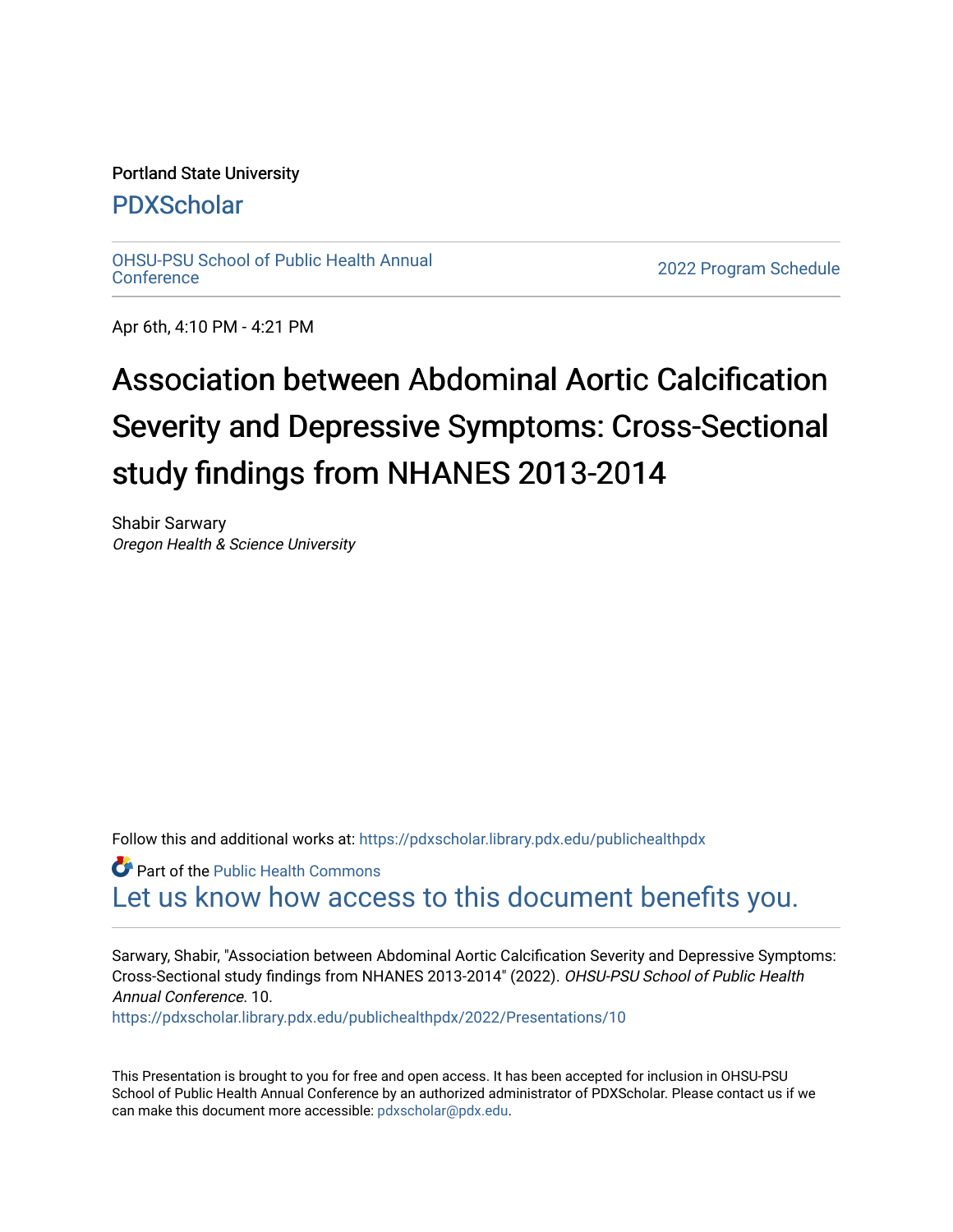Association between Abdominal Aortic Calcification Severity and Depressive Symptoms: Cross-Sectional study findings from NHANES 2013-2014

Shabir Sarwary, MPH

#### **BACKGROUND**

Abdominal aortic calcification (AAC) is an asymptomatic condition in which calcium deposits build up in abdominal aorta. AAC is detectable only by imaging. When present, severe AAC increases the risk of developing major coronary heart disease compared to no or minimal AAC. Depression affects nearly 10% of U.S. adults and is often present among those who have experienced a major coronary heart disease event, such as myocardial infarction. It is unknown if the prevalence of depression is elevated in adults who have severe AAC. Therefore, we hypothesize that the prevalence of depressive symptoms will be higher among adults severe AAC compared with those with no or minimal AAC.

#### **METHODS**

We used the 2013-2014 cycle of National Health and Nutrition Examination Survey (NHANES) to examine the cross-sectional association between AAC severity and depressive symptoms on adults  $\geq$  40 years. Lateral spine images were obtained with dual energy X-ray absorptiometry (DXA). We assessed severity of AAC as a categorical variable with three levels, none (0), mild AAC (1-5), and moderate/severe AAC (6-24). Depressive symptoms were obtained from the PHQ-9 questionnaire. We categorized depression as none or mild (0-4), or moderate to severe (5- 27). We performed logistic regression models to obtain odds ratios (OR) along with their 95% CI. To assess potential confounding factors, we controlled for age, and smoking We also used stratified analysis to estimate OR among each sex and age group.

#### **RESULTS**

In categories of no, mild and moderate/severe AAC, the prevalence of depressive symptoms respectively, were 24%, 21%, and 23%. In the fully adjusted model, the odds of depressive symptoms among those with moderate to severe AAC was 0.74 times the odds of depressive symptoms among those without AAC (OR=0.74, 95% CI: 0.51,1.09). Similarly, the odds of depressive symptoms among those with mild AAC was 0.77 times the odds of depressive symptoms among those without AAC (0.77 (0.55, 1.06). When stratified by sex, the fully adjusted OR among both sexes were consistent with inverse association between AAC severity and depressive symptoms.

#### **DISCUSSION**

In this nationally representative sample of US adults ages 40 years or older, AAC severity and depressive symptom prevalence were not positively associated. Our results are consistent with a null or possibly a weak inverse association between AAC severity and prevalence of depressive symptoms. Despite plausible mechanisms by which AAC could contribute to depression, such as disruption of blood flow to the brain, deterioration of blood coagulation, and inflammation, our results do not support a link between the two conditions. Future studies should focus on temporality when examining the association of AAC severity on depressive symptoms, as we had limited medical history for our analytic sample and could not make any causal inference due to the cross-sectional study design.